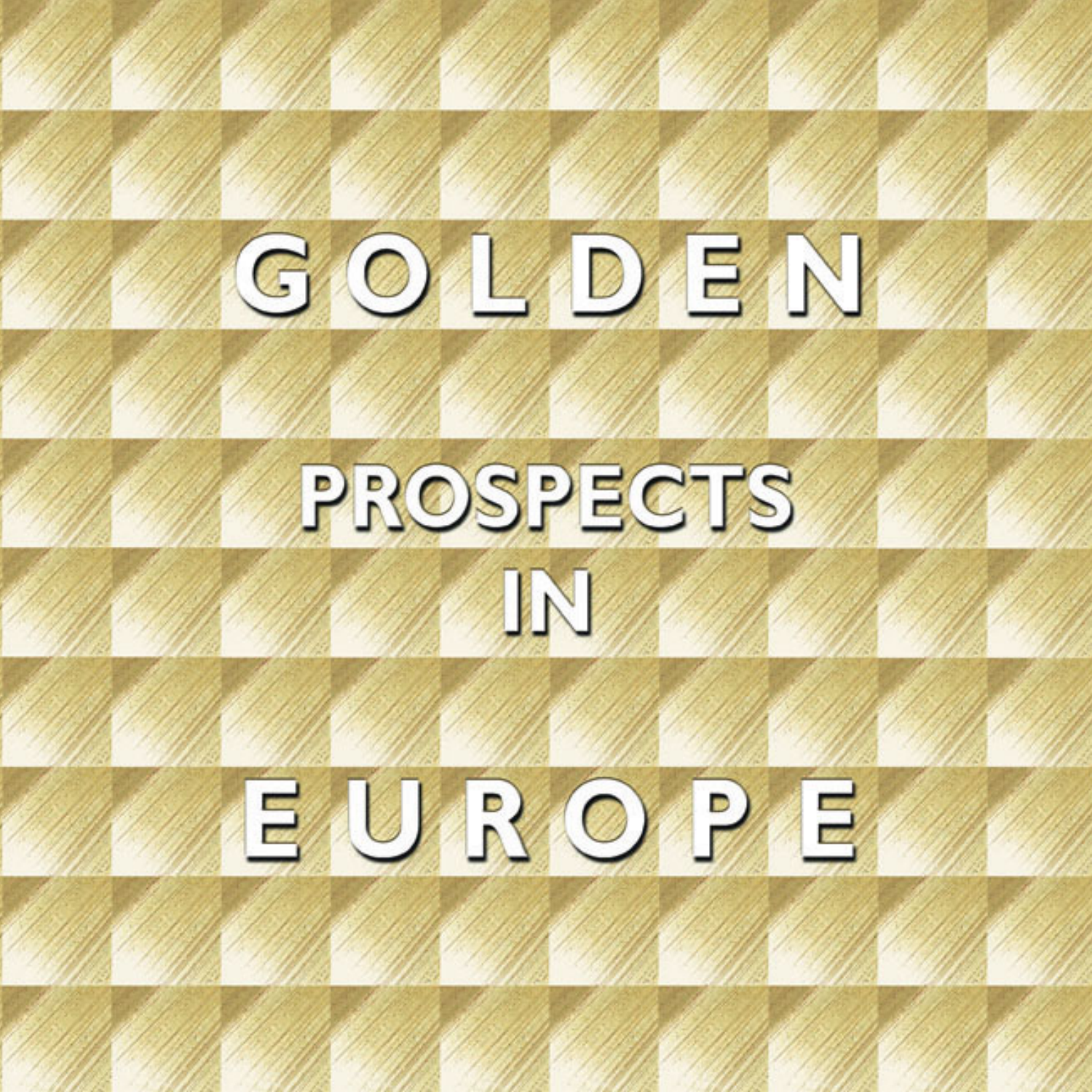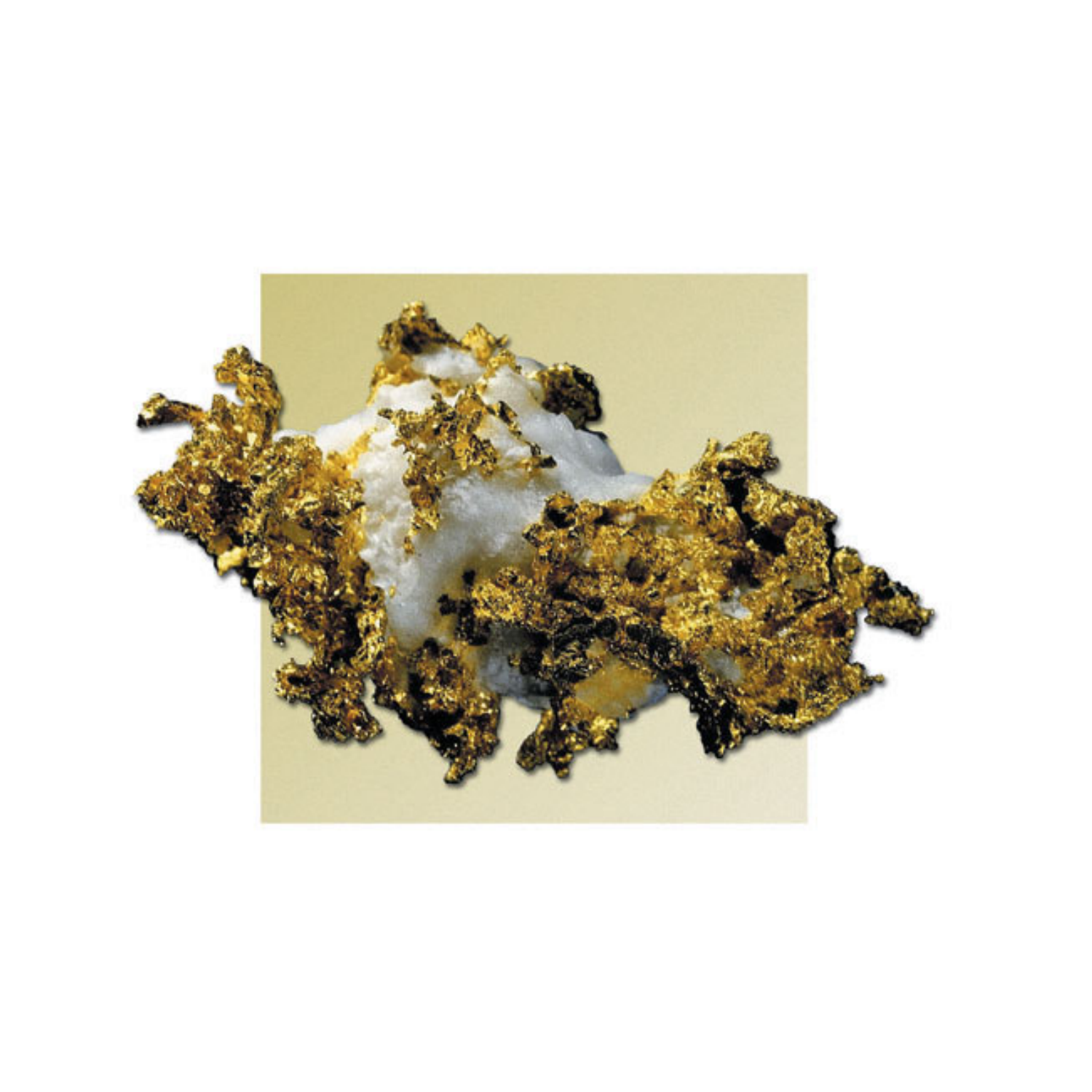| The long history of Gold                                                                                                                                                                                                                                                    |                      |
|-----------------------------------------------------------------------------------------------------------------------------------------------------------------------------------------------------------------------------------------------------------------------------|----------------------|
| The properties of the precious metal                                                                                                                                                                                                                                        | 2                    |
| Gold mining in Europe                                                                                                                                                                                                                                                       | $3-9$                |
| the control of the control of the control of the control of<br>Key figures<br>Where Gold is found - Manual Manual Manual Manual Manual Manual Manual Manual Manual Manual Manual Manual Manual<br>How Gold is mined<br>Gold recovery from other mines and scrap recycling - | 3<br>3-5<br>5-8<br>9 |
| (to be done)<br>Application areas of Gold ——————————                                                                                                                                                                                                                        | $10 - 11$            |
| product the contract of the contract of the<br>Jewellery and ornament<br>the contract of the contract of the contract of the<br>Dentistry and Medicine<br>Electronics - technology                                                                                          | 10<br>$10 - 11$<br>П |

Environmental & Health and Safety aspects of gold mining 13-14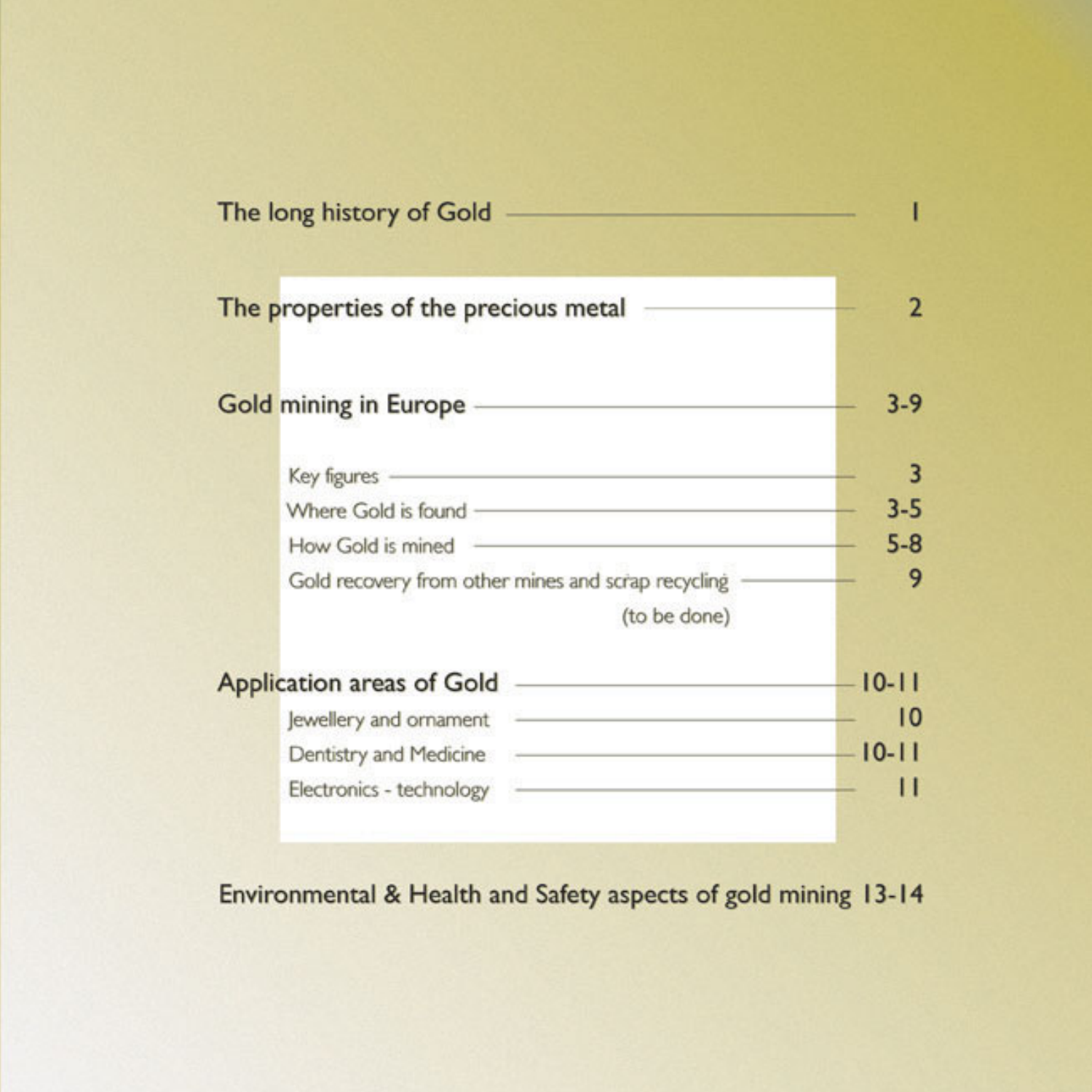## T **The Long History of Gold he Long History of Gold**

Throughout the history of humanity, gold has always exerted a sort of magical power on people, probably because of its extreme scarcity and its evident beauty. Man's first contact with the yellow metal most likely dates back to remote

antiquity, even though we cannot pinpoint with precision the date and place. Many of the oldest and best-preserved golden antiquities- most of them used as adornment objects- originated in Egypt during the times of the Pharaohs. One of the most beautifully ornamented and preserved pieces is the tomb of King Tutankhamen, who died in 1352 BC. It represents what is undoubtedly one of the greatest treasures of the Egyptian goldsmiths' craft



1

Kingdom of Lydia (today's western Turkey), when King Croesus, created a coin emblazoned with his own image (from 560 BC). Since then the precious metal has been used by every civilized country as currency and has also become a symbol of wealth, power, and the basis of economic life.

Apart from the Egyptian Art, gold ornament

collections were also found in the history of Incas, Aztecs, Chinese, Japanese and of course European civilizations. Precisely because of its rare properties gold rapidly provoked a real fever but also a cursed thirst all around the world. Virgil, the famous Roman poet of Antiquity described man's undying lust for gold when he wrote "Auri Sacra Fames" (the cursed thirst for gold).

and already shows the magnificence of such work even in ancient times.

As a matter of interest gold inspired many other civilisations, and was quickly recommended above all other metals. It is also well-known that gold was first used for jewellery long before its use for monetary purposes. The first use of gold as money was claimed by the citizens of the

However, it should be noted that gold was abandoned as a monetary standard in the 1930s when other investment objects, substitutes or alternatives appeared. But the famous metal still plays a significant role. Like ancient cultures, our modern society still recognizes its value and beauty. It continues to adorn us. Gold is not only present in jewellery, although this represents a great part of the gold market, it is also used in many other applications.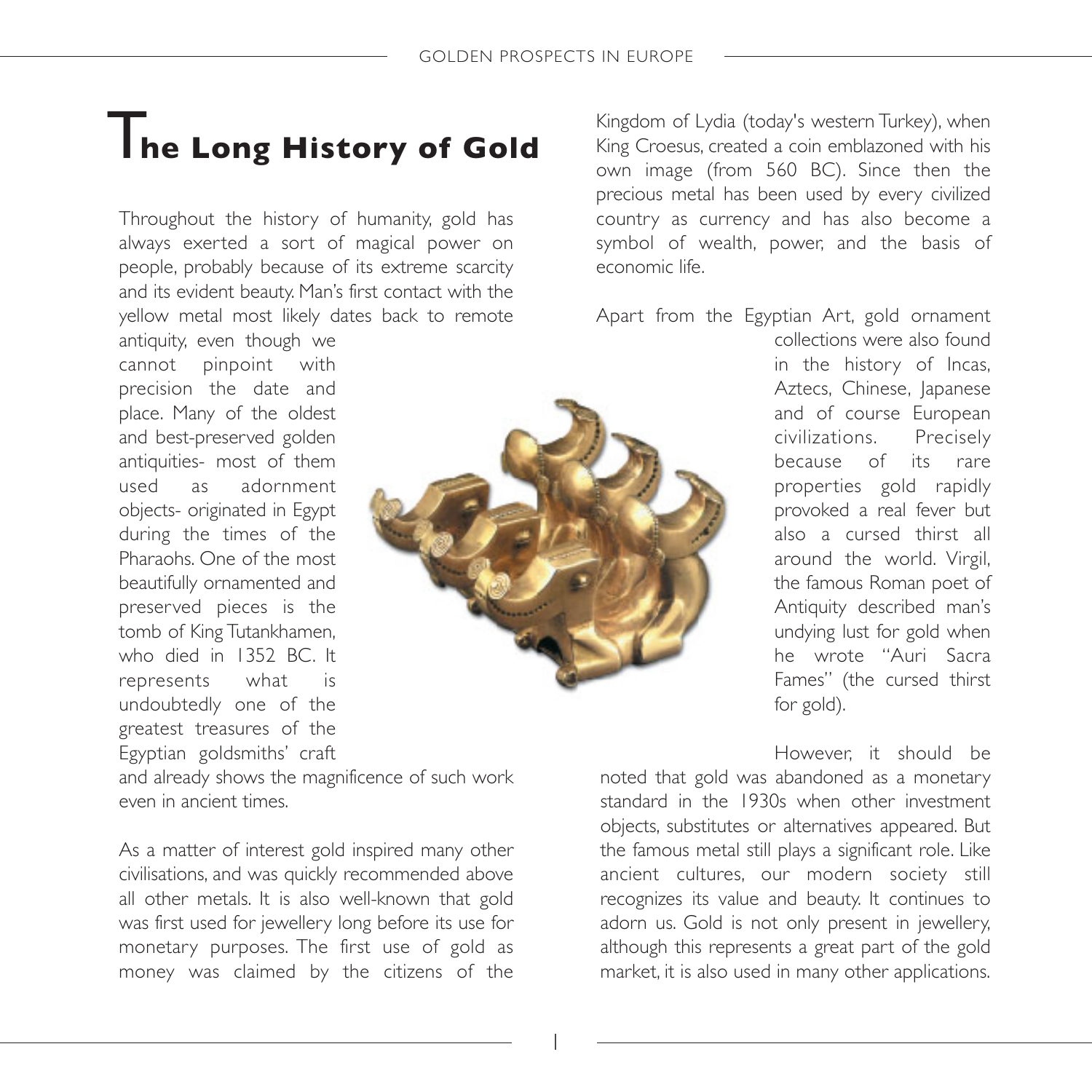## T**he Properties of Gold**

GOLD is one of the rarest elements on earth and is considered as the most precious of all precious metals. GOLD is beautiful, which makes us envious. GOLD is golden-yellow, which makes it naturally equate with the sun. GOLD has exceptional qualities, unlike other metals. GOLD is soft, very malleable, resistant to corrosion, almost completely indestructible and non-toxic, which are very useful properties if we look at the various applications it has. Indeed, it is said that its malleability properties allow it to be hammered into a sheet so thin that light can pass through it. So ductile that it can be drawn into thin wires kilometres long. So resistant that it doesn't react with water or oxygen. Its scarcity and its chemical and physical properties have made it one of the most prized of Earth's natural resources. It can





Gold atom

be easily alloyed with other metals such as copper or silver, which widens the range of possible colour shades and increases the metals' hardness and abrasion resistance. GOLD is a metallic element and has as chemical symbol Au, which has its origin in the Latin word "Aurum", which means *Glowing Down.*

| Colour               | Golden-yellow                           |
|----------------------|-----------------------------------------|
| Weight               | 19>Water; 2>Lead                        |
| <b>Melting point</b> | $1063$ °C                               |
| <b>Boiling point</b> | $2660^{\circ}$ C                        |
| Atomic number        | 79                                      |
| Gold group           | Gold, Silver & Copper (same properties) |
| <b>Measure</b>       | Carat (pure $\gcd$ d = 24 carats)       |

### Gold at a glance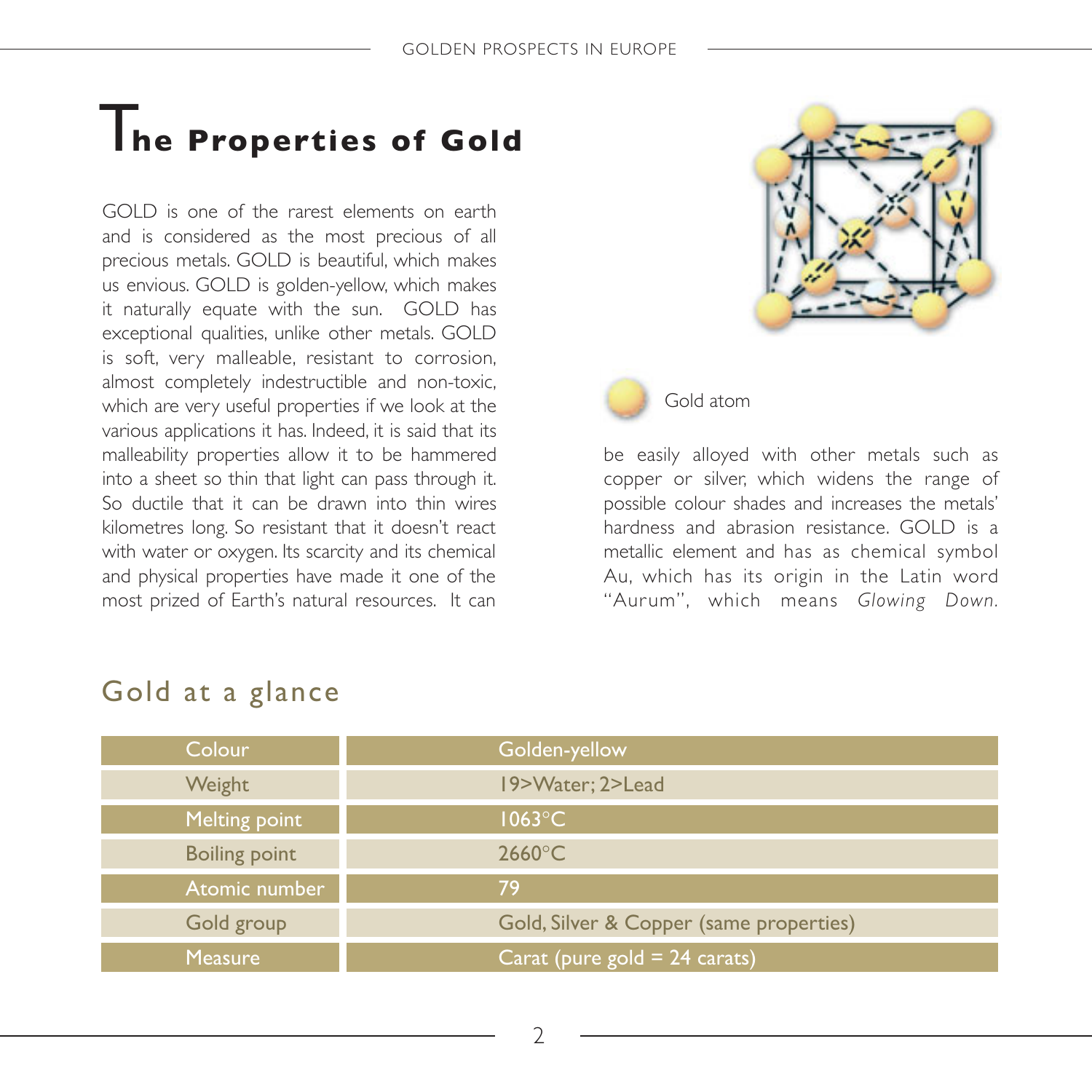# G**old Mining in Europe**

### Key figures

It is estimated that only about 145,000 tonnes of gold have ever been mined in the world (end of 2001). Amazing if we compare it to the evolution of steel production for Europe only, where approximately 158.508 metric tons were produced in 2001, according to the European Confederation of Iron and Steel Industries. That's the reason why the noble metal is considered so scarce. Its supply is limited by nature itself.



World mine production was estimated at 2,576 tons for the year 1999, of which only 173 tons were extracted in Europe. The gold demand then represented about 65% of the total production. Amongst the main sources of demand the jewellery sector (which represents about 75% of the market), industry and investors are the most important other ones.

### Where Gold is found

South Africa has undoubtedly the largest gold reserves in the world. However, traces of mines yielding the precious metal dating from prehistoric times have been found in Europe, e.g. in Thrace and in other areas around the Aegean. These historical locations, which have extremely rich natural ores, will probably see the development of new mining sites shortly. Also Europe holds important gold deposits. Russia is



Source: Minerals Handbook 2000-2001, Phillip Crowson Source: Minerals Handbook 2000-2001, Phillip Crowson

the largest European gold producer, with some 152 tons mined in 2001, followed by Sweden (5 tons) and Spain  $(3.3 \text{ tons})^+$  . Turkey has also become an area of focus for international mining companies. Turkey produced some 4.2 tons of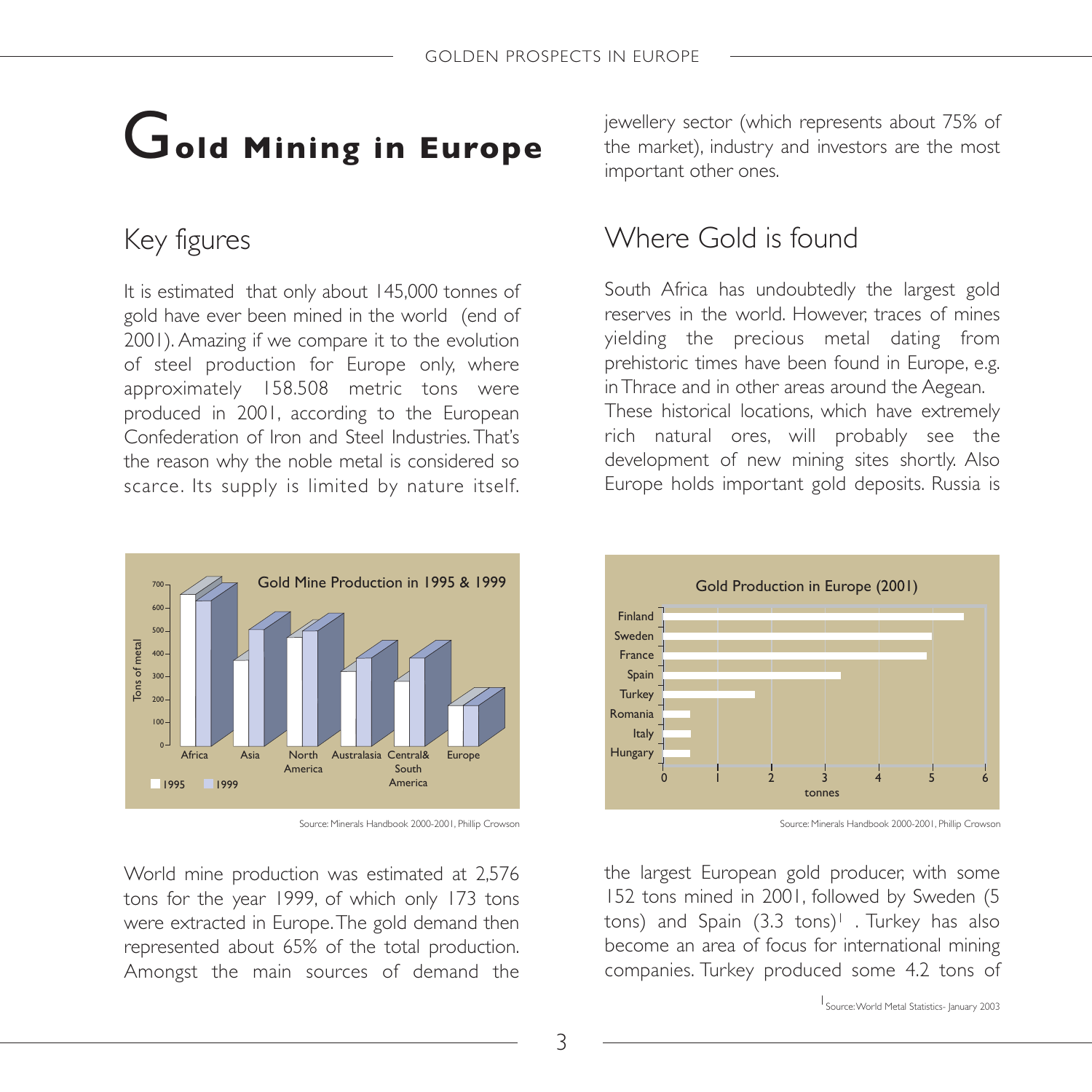#### **GOLDEN PROSPECTS IN EUROPE**

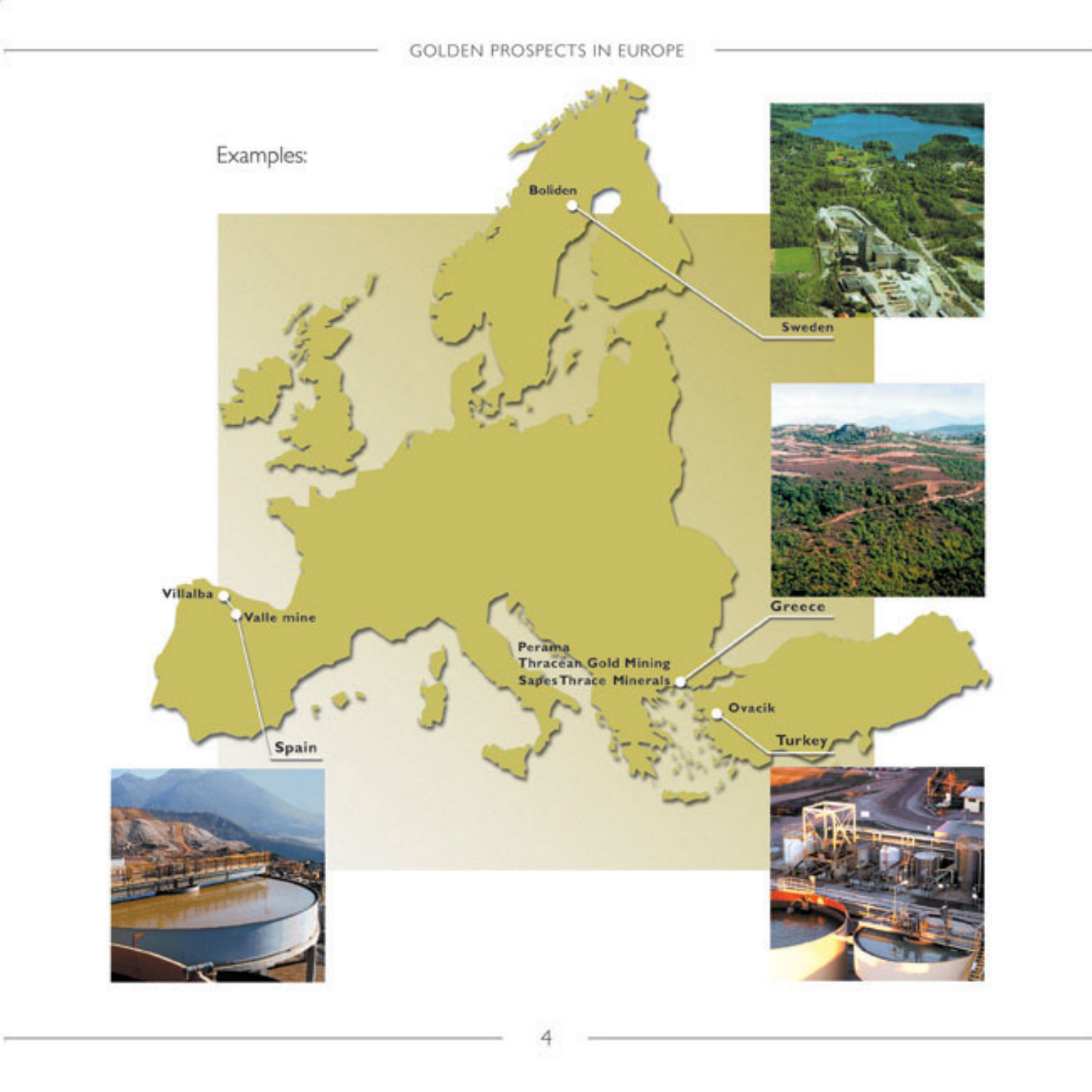gold in 2002 and 1.7 tons in 2001.



Source: Minerals Handbook 2000-2001, Phillip Crowson

The northern part of Europe, in particular Sweden and Finland, has shown to be an area with large potential for gold mining. The major mining companies in the world are actively involved in gold exploration in these countries, and new mines are near commissioning in Sweden and Finland.

#### How gold is mined

As soon as it has been decided to explore a site for potential mining activities, a range of technical actions commence, which take into account various regulations, requirements and standards. If sufficiently high grades and amounts of gold are found in a deposit for it to be considered economically viable, mining activities can be permitted and then developed. Ore can be mined from both open pits and underground mine sites.

Four steps will be necessary to mine the ore: drilling, blasting, loading and hauling. Today's operations are highly mechanized and automated and are based on large, efficient, low-energy and reliable machine and transport systems. Generally, the first processing steps are crushing and grinding. Subsequent steps are depending on the nature of the ore. In many cases, the gold is associated to a copper mineral, which means the recovery takes place simultaneously with the recovery of copper, and the production of pure



gold takes place at the smelter. In many cases, gold can be recovered using gravity processes such as shaking tables. In the global perspective, however, most gold is recovered using cyanidation. Such processes have been used for more than one hundred years to improve the processing results and to eliminate the need for mercury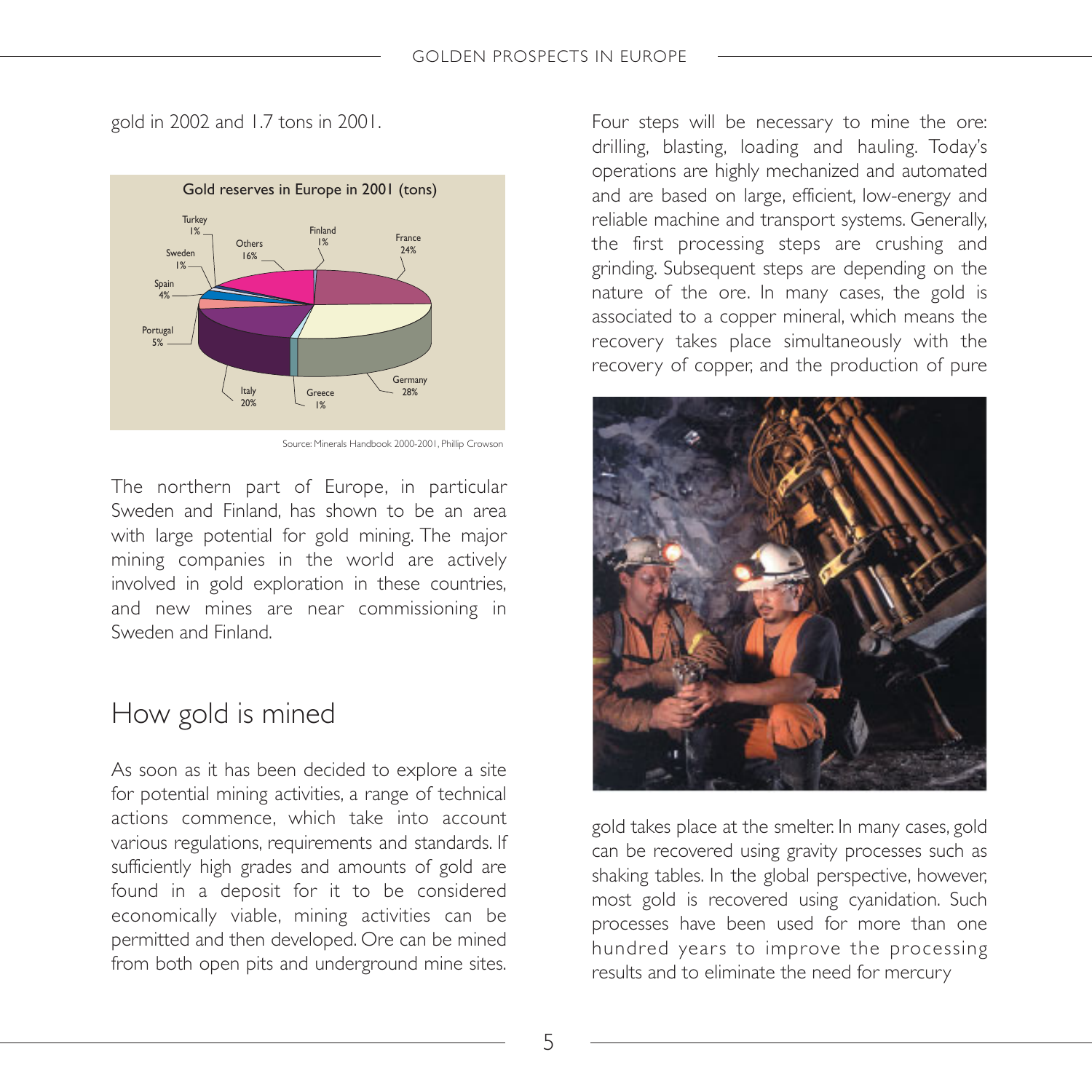amalgamation. Cyanide is a substance which has the ability to extract gold and silver from ore at very low concentrations. The leaching process involves formation of complexes of gold and cyanide, and the use of activated carbon to bind the gold complexes. From the carbon then, the complexes can be extracted and the metal can be recovered, e.g. by application of a subsequent electrowinning process. Refractory gold – gold in a form not directly amenable for cyanidation may require oxidation, e.g. bio oxidation, in order to liberate the gold and make it accessible to cyanidation.



After finishing mining, the exhausted mine site will be rehabilitated and given back to nature for further uses such as a wildlife habitat, recreation or building. This practice is the standard used in Europe today. According to a reclamation plan put in place and depending on the properties of the mining waste, the waste deposits are

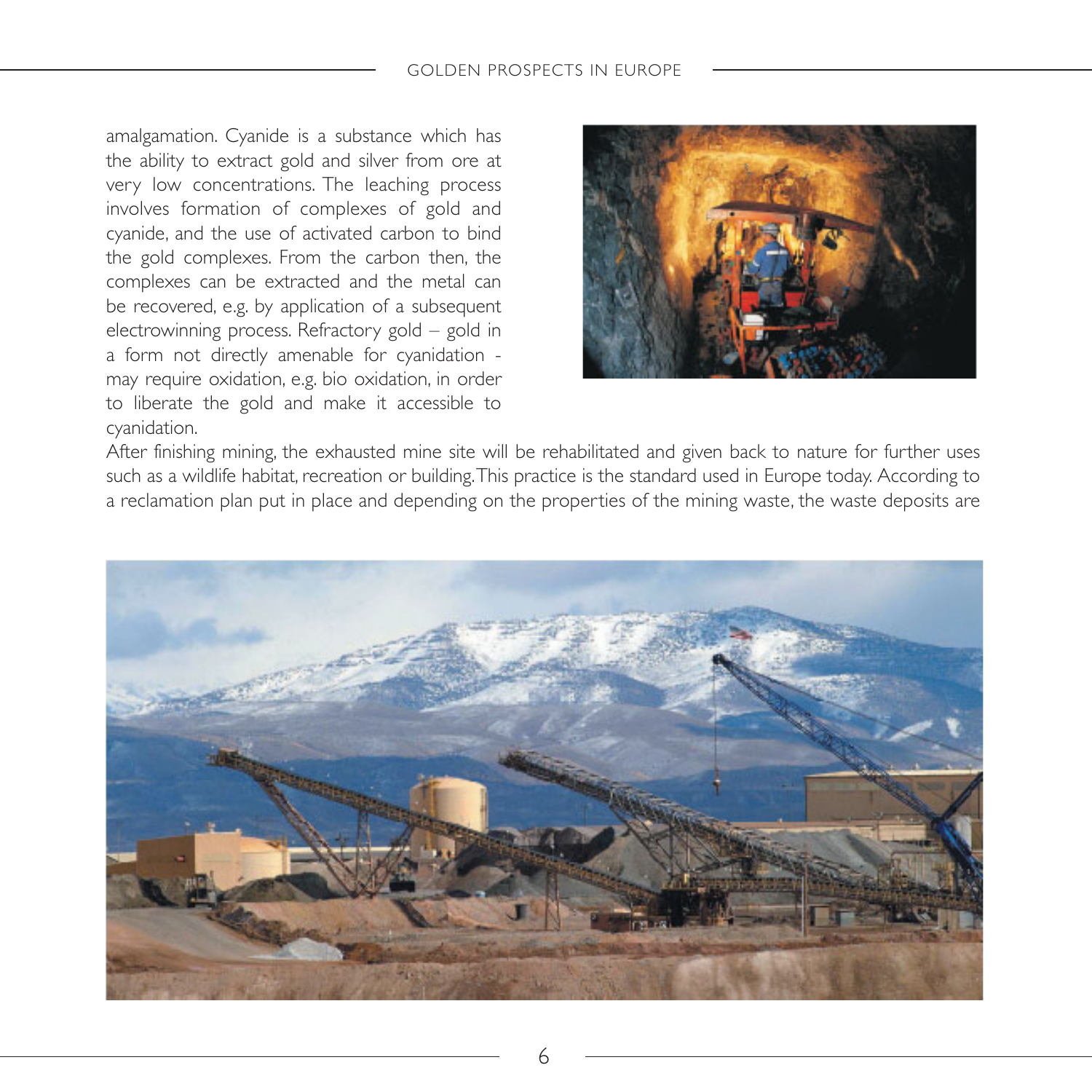decommissioned either by covering with soil or equal material, or by inundation using water. The key parameter is then to avoid exposure of the pyrite content to air. After covering, vegetation is established, or measures to secure the water cover are put in place. The area is then adapted to the most appropriate post mining land use, which may vary from case to case.



## Cyanide in Gold Mining

Although discussions about gold recovery processes are often controversial, cyanide leaching is today considered to be the best available technology for the extraction of gold from ores, and has revolutionized gold mining in many areas of the world. Other chemicals have proven to leach gold and silver but were not successfully applied yet in large scale industrial processes on a worldwide basis. Therefore this industry is still seeking for a more efficient leaching process which fits all of today's needs and requirements specifically also from an environmental perspective. As cyanide is highly toxic it can have a detrimental impact on the environment and on living organisms in case of exposure if not handled properly, it is therefore necessary to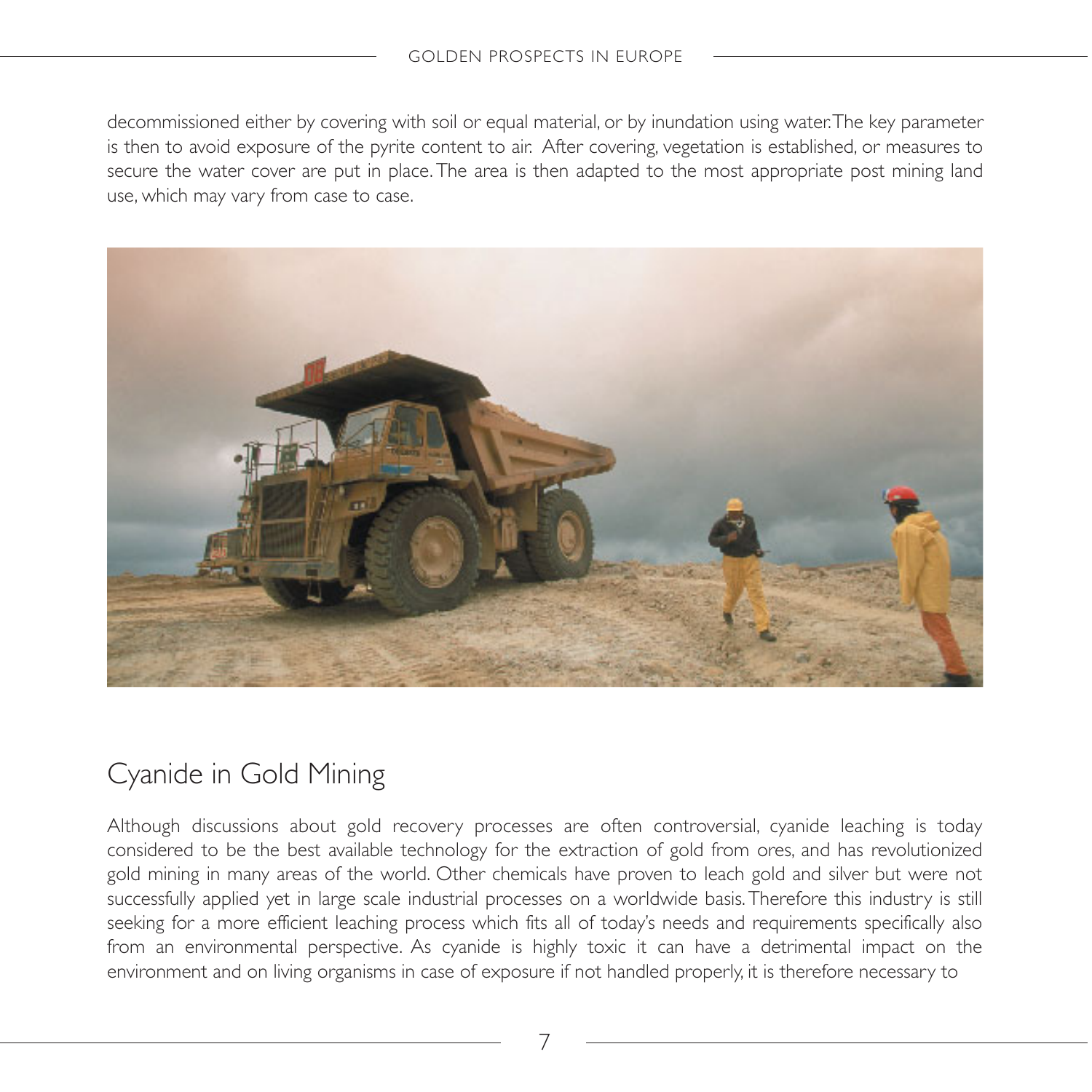identify the risks related to its use and to implement measures and procedures to manage low risk operations. In order to prevent future incidents and improve the Environment and Health & Safety performance of all mines using cyanide throughout the world, the United Nations Environmental Program (UNEP) has developed, together with a large range of stakeholders (gold mining industry, governments, non-governmental organisations, labour, cyanide producers and financial institutions) the International Cyanide Management Code for the manufacture, transport, and use of cyanide in the



production of gold in the mining industry. All EU gold mines today apply cyanide destruction technology and are currently in the process of adopting the code. A copy of the code can be downloaded from http://www.cyanidecode.org/thecode/thecode.PDF

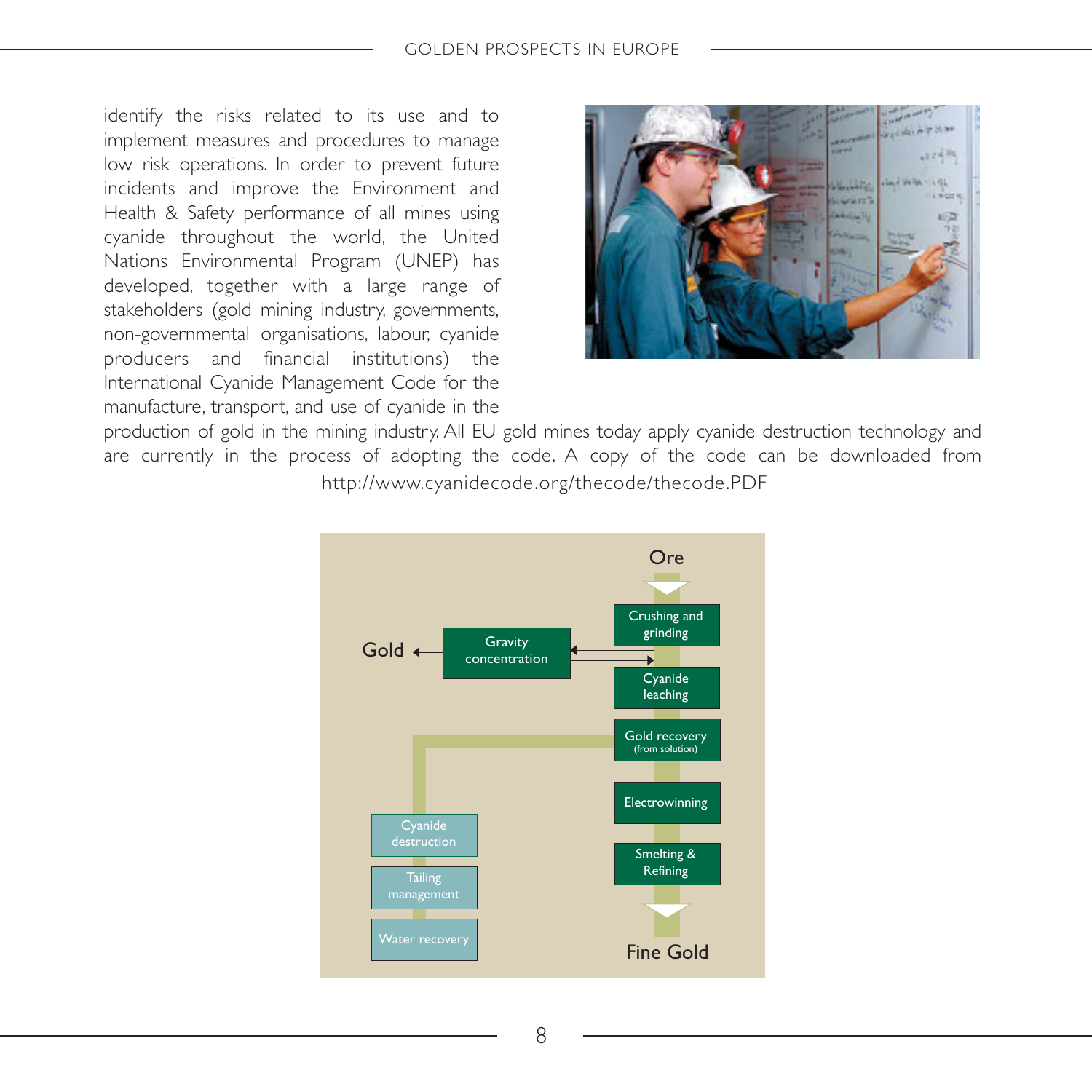## Gold recovery from non-gold mines and scrap recycling

Metals are material with excellent properties for recycling. Gold is, together with silver and the platinum group metals, considered as a precious metal. Precious metals can be directly extracted from the ore, but also from by-products obtained from the processing of other non-ferrous metals or from recycled material. Increasing production and use of electronic equipment in the modern society has made essential the development of new recycling technologies. Metal or scrap recycling will not only solve a part of the environmental problems, but will also give a second life to a certain percentage of precious metals. To recover valuable material such as metals, and to avoid accumulation of waste, extensive practices for recycling have been developed. Today, most of electronic scraps, and different types of wastes and residues are recycled or reused by environmental friendly technologies.

Pyrometallurgical and hydrometallurgical technologies are the main technologies that are generally used to recover metals from scrap. Umicore in Belgium, Nordeutsche Affinerie in Germany, Outokumpu in Finland, Boliden in Sweden are major European copper and lead recyclers and refineries with significant precious metal production. In December 2001 the European Commission adopted a Directive on *Waste Electrical and Electronic Equipment and on the restriction of the use of certain hazardous*  *substances in electrical and electronic equipment* (COM (2000)347). This directive will have to be implemented by all EU Member States within 18 months of publication in the Official Journal. Consumers will be able to return used items such as televisions and toasters to the manufacturer free of charge, who will have to recycle at least 75% of the weight of every electronic/electrical product. It is expected that, as a consequence of this directive, gold recovery from recycling will further increase.

Source : " Possibility of Electronic Scrap Recycling in Slovakia "

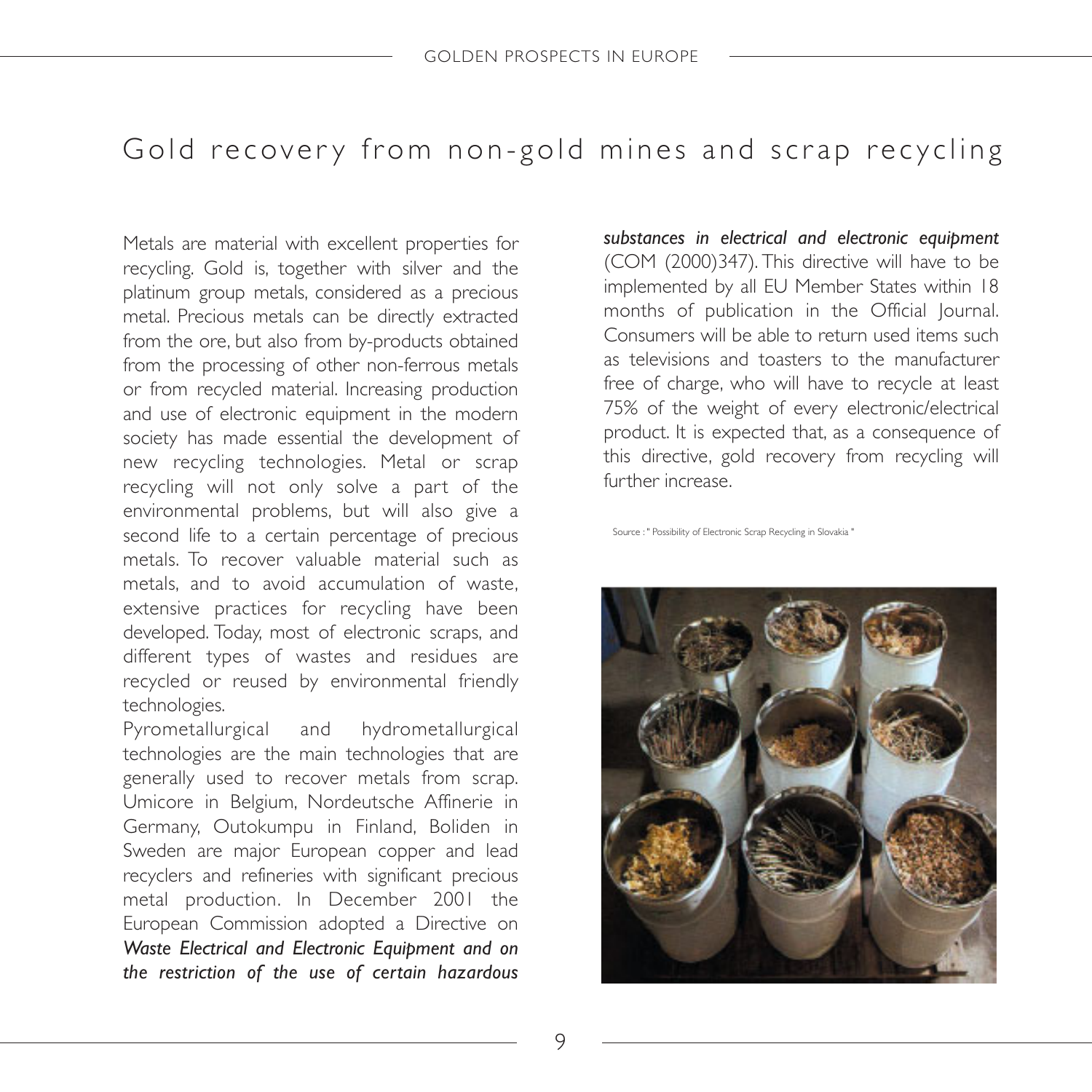## A**pplication areas of gold**

Gold has become a material of choice in many modern applications and plays a crucial role in the development of industrial and economic activity in Europe as well as in other parts of the world. Gold, like many other metals, has become an integral part of our everyday life but is not always recognized as such. Metals and metal compounds remain one of the basic material inputs for industrial production processes and everyday products. Despite newly developed synthetic materials, the application and consumption of metals have increased steadily over the decades and, in many cases, still increase today.

Gold is a vital material which ensures the reliability of many products ranging from dentistry to aircraft engines. From the earliest times when gold was mainly used in jewellery, gold's great virtues and exceptional properties have made possible a wide range of uses in many industrial areas such as electronics, medicine, space exploration, etc.

## Gold in Jewellery

Today, gold's main market is still the jewellery sector, which uses about two thousand tons of gold per annum. Unfortunately mass production methods have progressively surpassed traditional



manual craft skills, leaving a long tradition and venerated profession behind. To produce colour shades and improve the metal's resistance to wear gold alloys are used. From the deep yellow of pure, gold, colour shades ranging from green to purple can be produced by alloying.

### Gold in Dentistry

Gold in dental use is highly appreciated for its properties of non-oxidation, non-corrosion, nontoxicity, non-allergenicity and bio-compatibility. Gold has been used in this type of application for about 2700 years and gold's usage is still widespread in modern dentistry. Gold is used for inlays, crowns and bridges and is usually utilized as an alloy with other precious metals. The quantity used will depend on the application and gold is never harmful for human safety. Japan remains the leading dental gold fabricator, followed by Germany and the United States. However, demand in this area is declining, with gold being substituted by cheaper non-gold alloys and ceramics.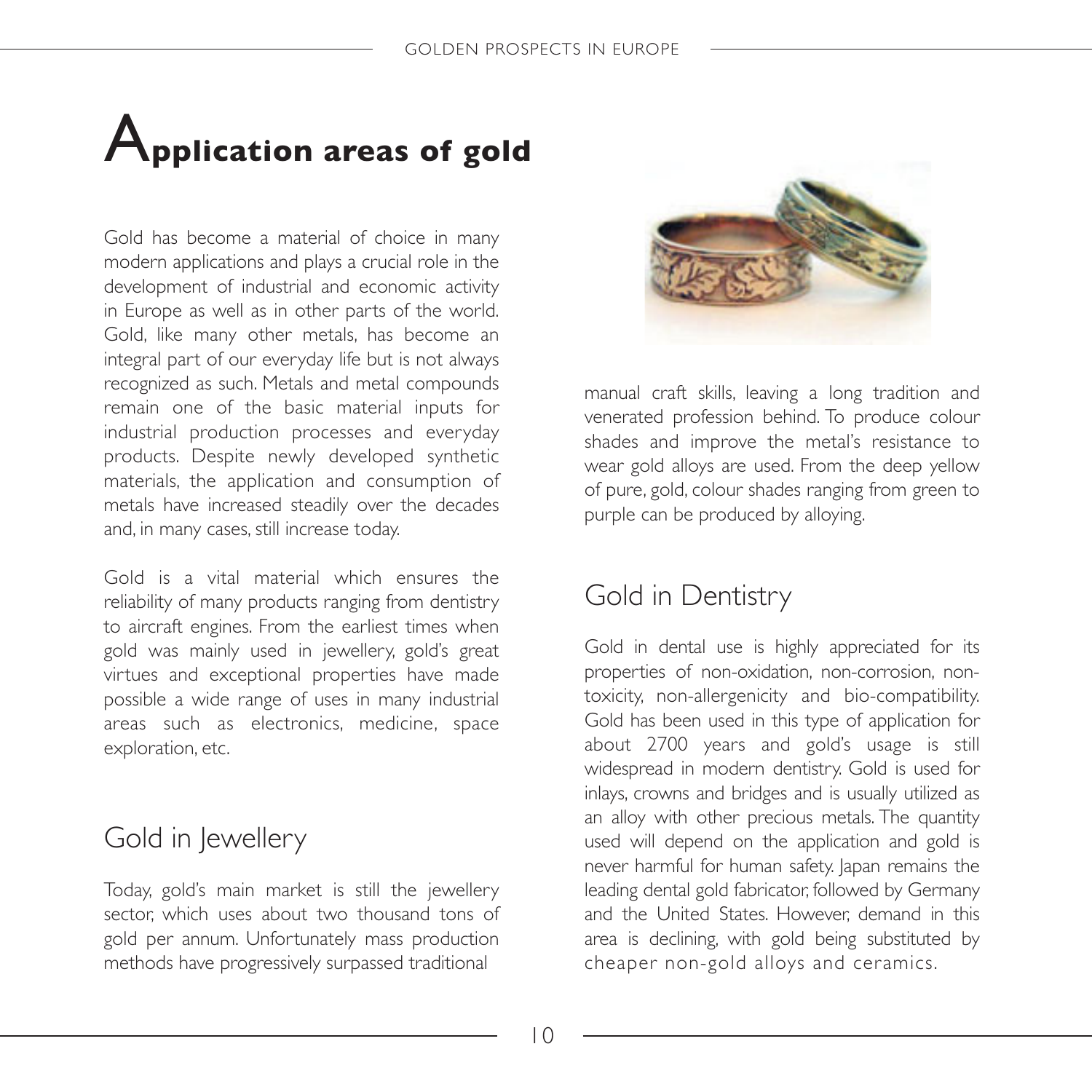### Gold in Medicine

The fantastic virtues of gold inspired ancient generations in their medical reflections. Our ancestors believed that gold had healing powers. In modern times the magic metal is at the heart of scientific and medical research. For the same biological reason for which gold was used in dentistry, its use seems to be appropriate for a large number of other direct medical applications. Gold compounds have already proven their efficiency in some cancer treatments as well as in the treatment of arthritis, rheumatism and inflammations. Other medical applications include gold wires for pacemakers, implants, patches, ampoules, etc.



#### Gold in Electronics



The second place in gold applications is taken by electronics, for which some 150 tons are use each year. Gold is an excellent conductor of electricity and heat reflector. It is therefore widely used in electronics and telecommunications, and is present in everyday objects such as pocket calculators, mobile phones, or computers and in more complex equipment like space machinery, aircrafts and missiles. The most significant uses of gold in electronics include1 :

- Gold base finishes on contacts and connectors
- Gold bonding wires in semiconductor devices
- Thick and thin film gold plate applications
- Sputtered gold metallization
- Gold based solder alloy
- Solderable gold based coatings for printedcircuit boards 1Source : http://www.gold.org

11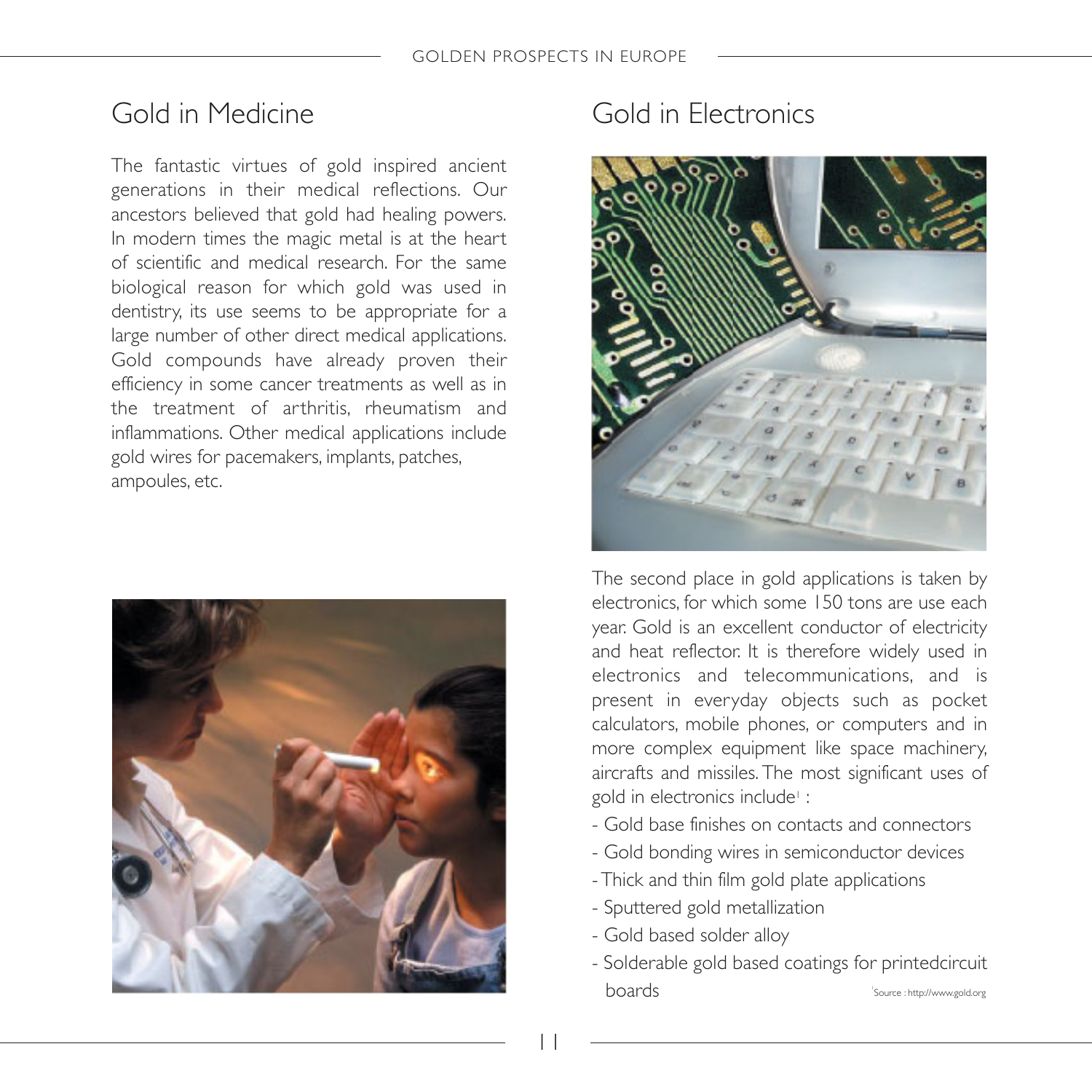# E**nvironmental, Health and Safety aspects of gold mining**

#### Health & Safety aspects

Health & Safety Management is an integral part of any risk-related business today and should be considered a prime responsibility of every individual concerned.



Health & Safety issues should have a high priority, especially when they concern mining and mineral processing. Therefore the industry relies on a

skilled and well educated work force. In particular, in operations where cyanide or other heavy metals such as mercury or arsenic are used, special attention is given to chemicals management. The operators are regularly trained in proper handling practices, equipment, first aid and emergency response procedures.

At sites where appropriate management standards are practiced, the transport, storage, preparation, use and destruction of chemicals is strictly controlled and monitored by the operating mining company. In addition, the supplier checks that the mining company has the competence and know-how to safely manage the substances, and should continuously provide up-to-date training packages for the operators, information material and 24 hours/day emergency response support.

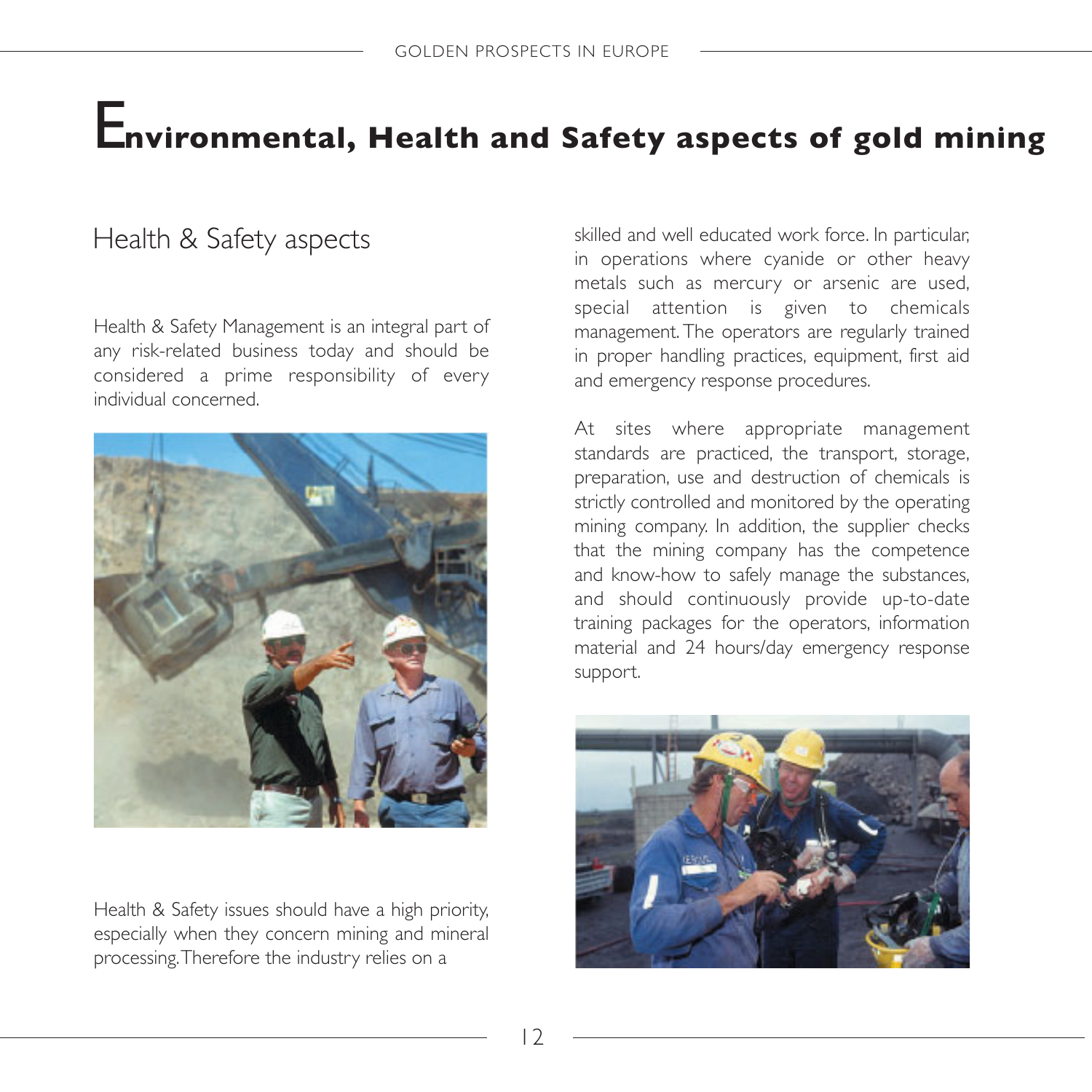#### Environment aspects

Mining operations focus on minimising any environmental effects in the short, medium and long-term. This means that sites are designed not only to have the minimum impact during operation, but also the closure and after-care of the site is planned. Among the strategic tools to minimise any environmental effects we find the Environmental Impact Assessments (EIA), Risk Assessment techniques, monitoring and follow-up as routinely applied procedures. Environmental audits are regularly conducted to review and improve the environmental management at each site.



Cyanide leaching and the chemical management of cyanide are controlled by specific safety measures to prevent incidents and environmental impacts. The design of a cyanide leaching plant includes a thorough risk assessment where technical solutions aimed at the prevention of accidents and environmental impacts are identified.

The following features are often included in the design to prevent any impact on the environment and on the Health & Safety of operators:

- The incorporation of a cyanide destruction circuit before the tailings are disposed into the tailings pond.

- Secondary containment of leach-tanks to collect any accidental spillages .

- Leach-tanks placed outdoors are open. Indoor equipment is connected to a gas extraction system with a scrubber operating with NaOH- solution.
- Backup power generators are installed.
- Any spills are pumped back to the circuit.
- Well educated and trained operators run the operation.
- Strict environmental monitoring of the entire site is applied.
- Strict Health & Safety routines.
- Strict management procedures for leachate.
- Strict management of chemicals.

At all sites in Europe where tank leaching is practised, the effluent (tailings and tailings water) undergoes cyanide destruction prior to discharge into the tailings pond. The treatment results are very satisfactory. Nevertheless, the water quality in the tailings pond is frequently monitored and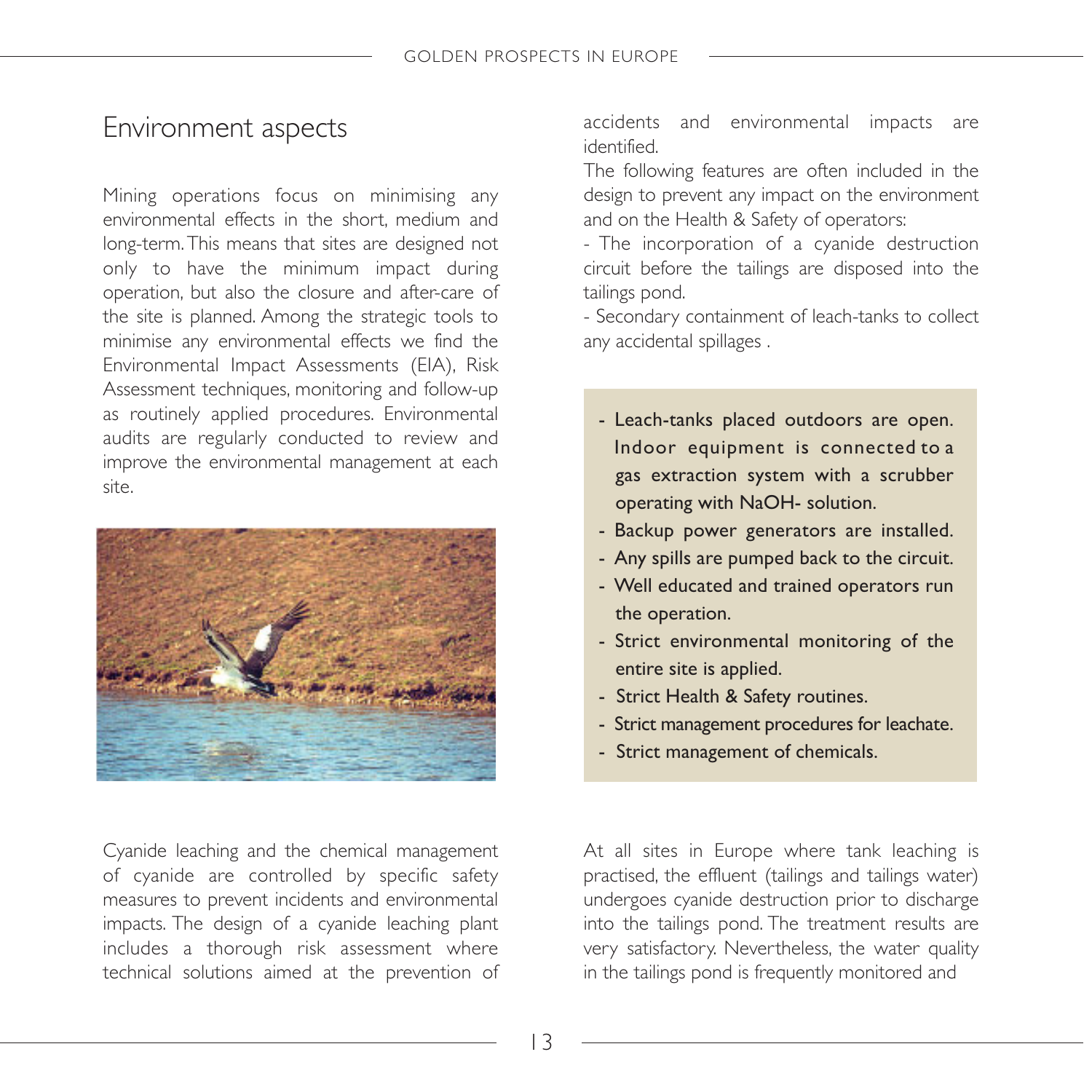analysed for cyanide concentration as well as other components such as heavy metals, pH and conductivity.

The physical stability of the tailings pond is guaranteed using conservative design, careful quality control during construction, proper management during operation, monitoring and control, dam safety audits and a proper closure at the end of its operational period.

#### European obligations

At the moment the European Union is developing specific mine waste legislation, which will include limit values for cyanide, as well as a Best Available Technology document (BAT), which will provide recommendations for legislators and industry in handling cyanide. The industry is fully supportive of these two initiatives.

Europe represents a modern and developed society, with technology and wealth to a large extent relying on the benefits of metals, including gold. Europe today, even as a net importer, has a significant production capacity for gold, and for the future, very promising resources of the metal. European mines operate at world class standard with respect to sustainability criteria, i.e. environmental protection, economical performance and social development. Therefore, it

is Euromines' opinion, that Europe has a responsibility to, as much as reasonably possible, support it's demand for gold and other metals by supporting the mineral industry to operate its mineral resources according to the highest available standards.

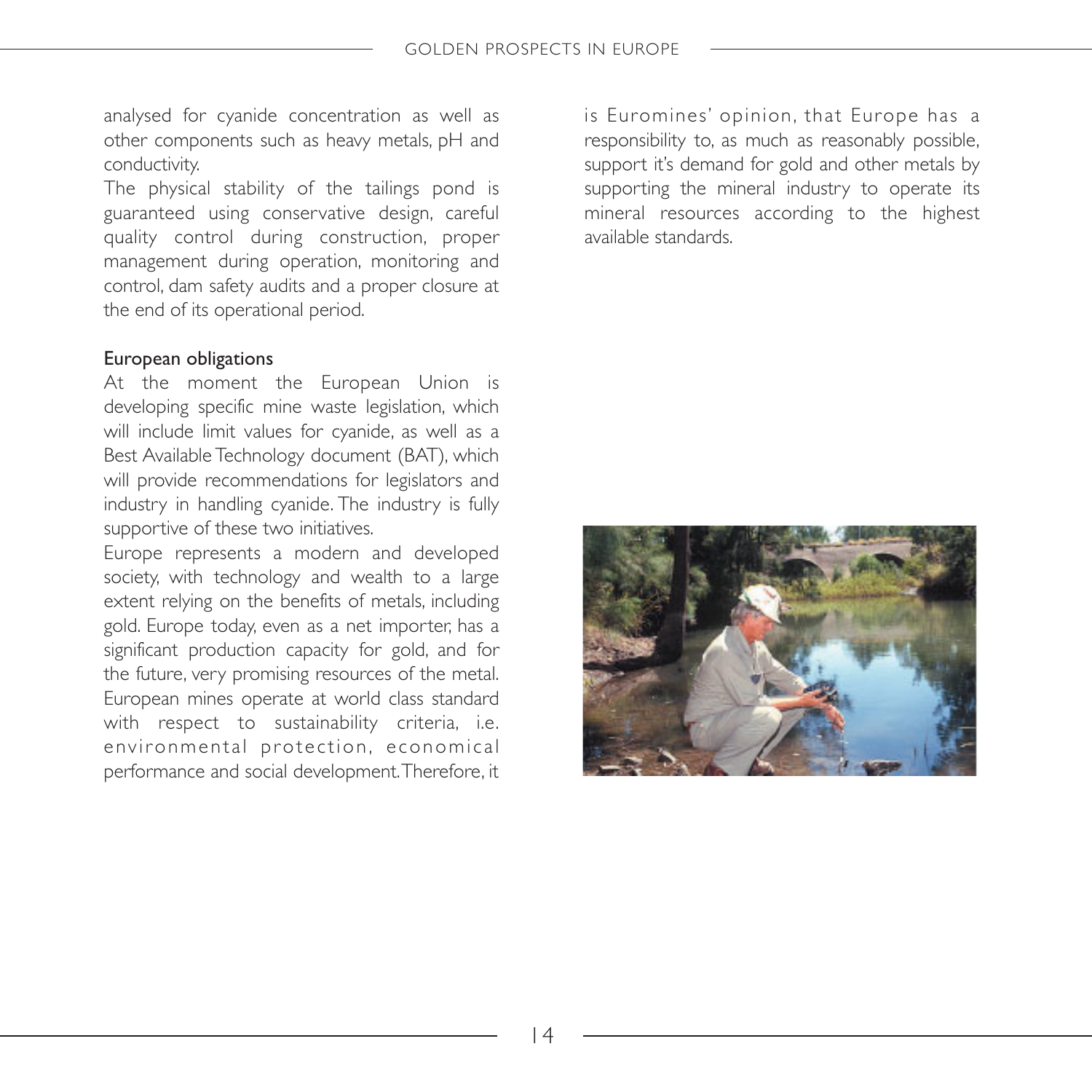





#### **NORMANDY MADENCILIK A.S.**



## **Thracean Gold Mining S.A.**



#### for supporting this publication